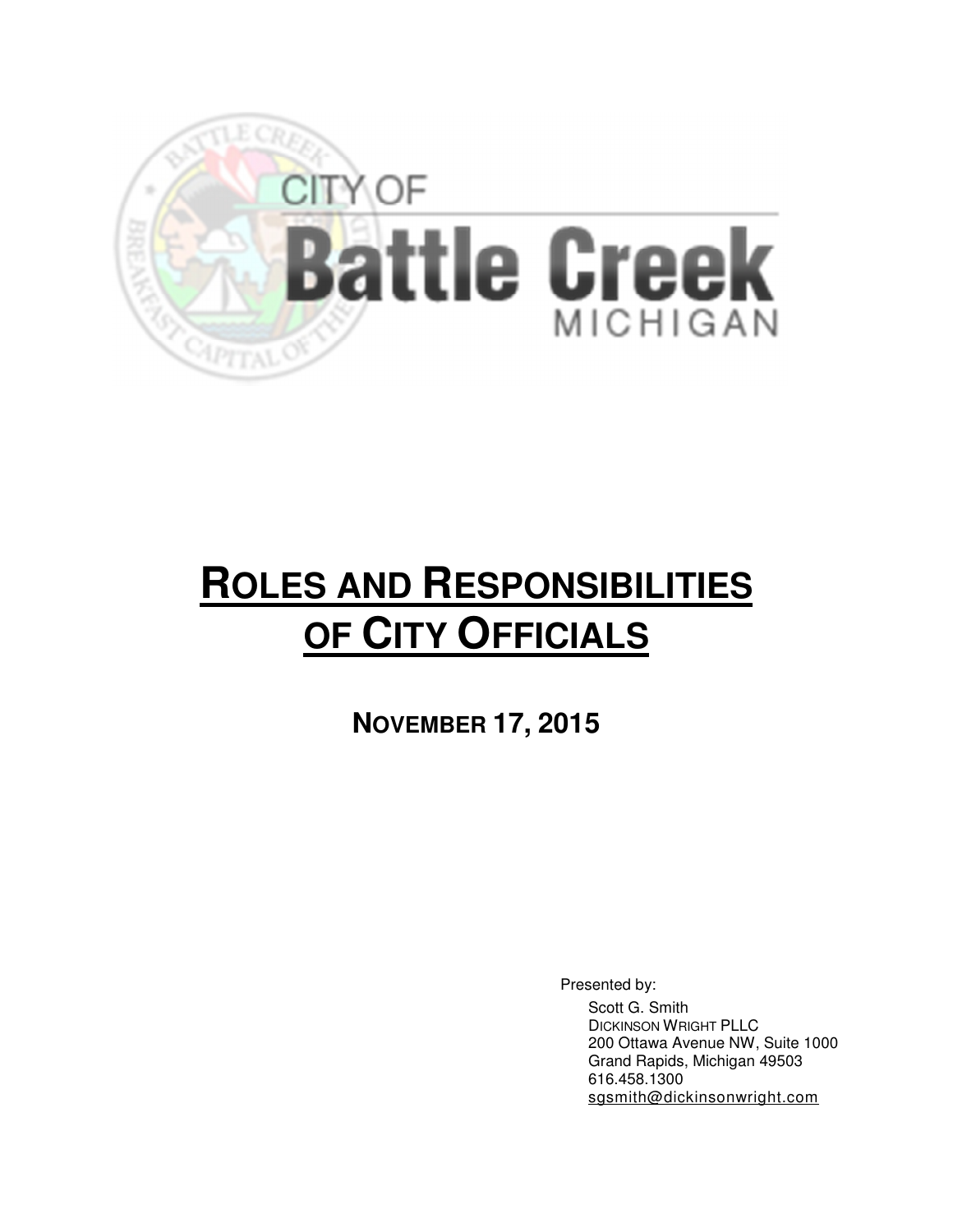## **CITY OF BATTLE CREEK**

## **ROLES AND RESPONSIBILITIES OF CITY OFFICIALS**

I. General Authority for City Government.

A. 10<sup>th</sup> Amendment to the United States Constitution reserves to the states any rights not delegated to the United States or prohibited to the States by the Constitution.

B. Michigan Constitution of 1963 has left local control to cities.

1. Art. VII, §21, Michigan Constitution of 1963:

"The legislature shall provide by general laws for the incorporation of cities and villages. Such laws shall limit their rate of ad valorem property taxation for municipal purposes, and restrict the powers of cities and villages to borrow money and contract debts. Each city and village is granted power to levy other taxes for public purposes, subject to limitations and prohibitions provided by this constitution or by law."

2. Art VII, §22, Michigan Constitution of 1963:

"Under general laws the electors of each city and village shall have the power and authority to frame, adopt and amend its charter, and to amend an existing charter of the city or village heretofore granted or enacted by the legislature for the government of the city or village. Each such city and village shall have power to adopt resolutions and ordinances relating to its municipal concerns, property and government, subject to the constitution and law. No enumeration of powers granted to cities and villages in this constitution shall limit or restrict the general grant of authority conferred by this section."

C. Concept is "home rule."

1. As explained in the record of the 1907 Constitutional Convention:

"These provisions constitute a marked advance from the present constitutional provisions relating to cities and villages by doing away with the principle of classification and with special charters, granted and subject to amendment only by the state legislature. The purpose is to invest the legislature with power to enact into law such broad general principles relative to organization and administration as are or may be common to all cities and to all villages, each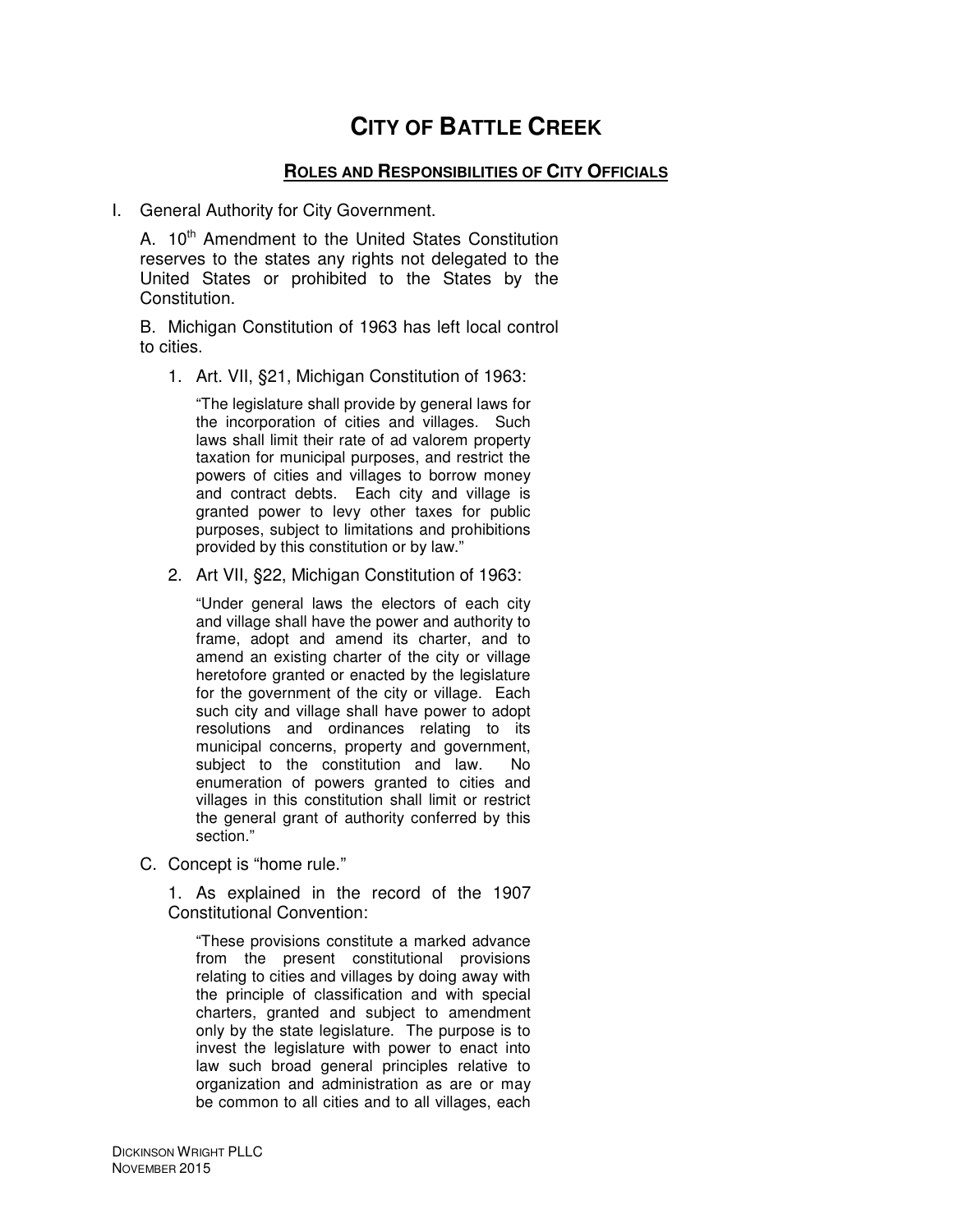city being left to frame, adopt and amend those charter provisions which have reference of its local concerns. The most prominent reasons offered for this change are that each municipality is the best judge of its local needs and the best able to provide for its local necessities; that inasmuch as special charters and their amendments are now of local origin, the state legislature will become much more efficient and its terms much shorter if the labor of passing upon the great mass of detail incident to municipal affairs is taken from that body and given into the hands of the people primarily interested.

Under these provisions, cities and villages, as under the present Constitution, will remain subject to the Constitution and all general laws of the state."

Proceedings and Debates of the Constitutional Convention of the State of Michigan, 1432.

2. "Home rule" was intended to grant broad local discretion to cities.

Art VII, §34, Michigan Constitution of 1963 provides, in pertinent part: "The provisions of this constitution and law concerning counties, townships, cities and villages shall be liberally construed in their favor."

3. Home rule is intended to limit the state legislature.

4. However, city authority is limited:

a. Areas of zoning (e.g., with adult foster care and other "group" homes and day care homes), taxation and public debt.

b. More recently the legislature has limited local authority for residency requirements for city officers and employees, gun control, wetlands, private employment issues, "right to farm," construction codes, right-of-way control (e.g., the Metro Act), etc.

D. In this structure, a city charter can be thought of as the local constitution and its ordinances are like statutes.

- 1. Home Rule City Act, 1909 PA 279, $<sup>1</sup>$  provides:</sup>
	- a. Required provisions for city charters.
	- b. Permissive provisions for city charters.

 $<sup>1</sup>$  MCL 117.1 et seq.</sup>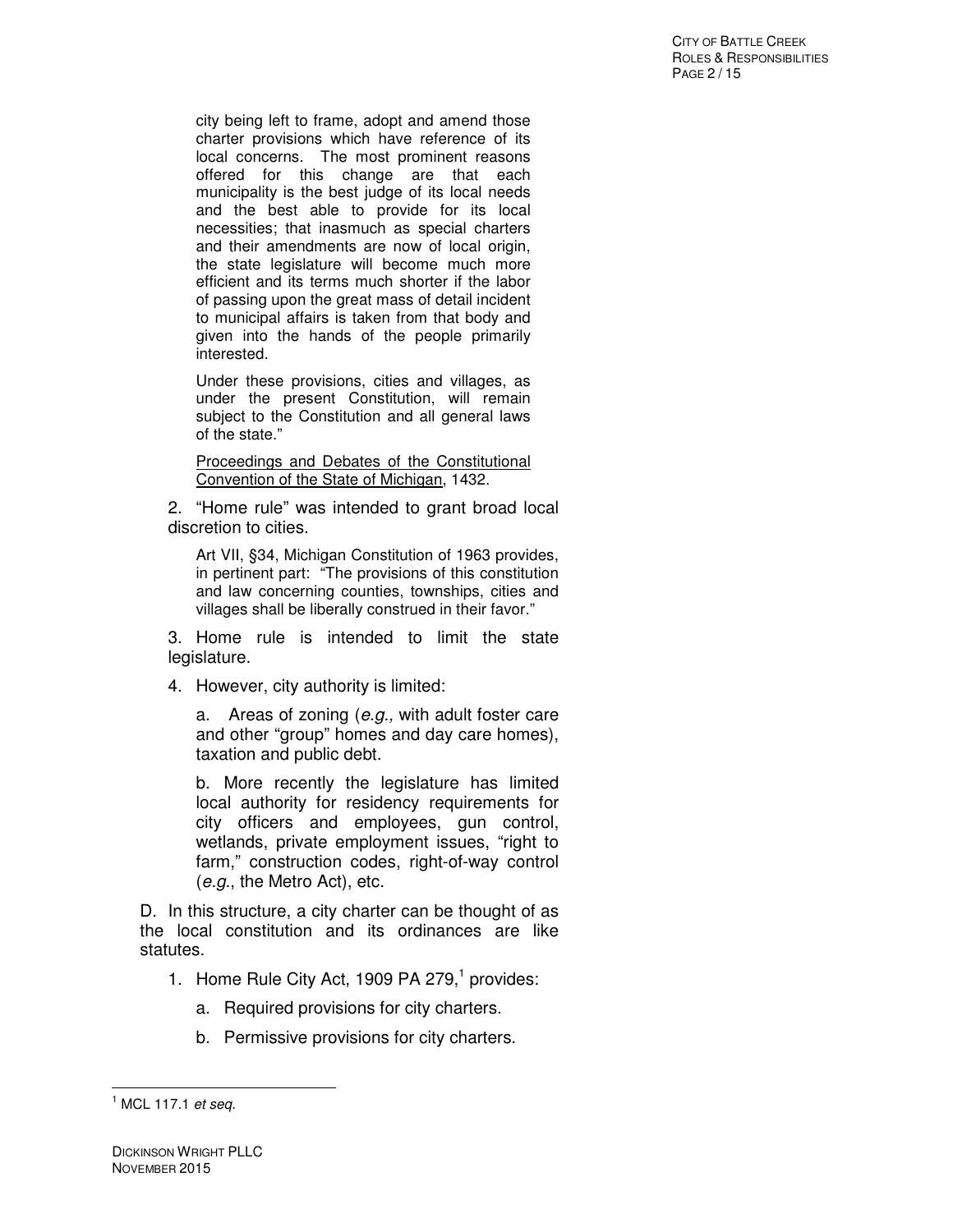c. Authority and processes for forming cities.

d. Authority and processes for writing, proposing, approving, amending and revising city charters.

2. Other state laws affect city authority.

a. Taxation is governed by General Property Tax Act, 1893 PA 206, $^2$  and myriad other laws.

b. Authority and processes for undertaking debt is found in Revised Municipal Finance Act, 2001 PA 34, $^3$  Revenue Bond Act, 1933 PA 94, $^4$ and many other statutes.

c. Elections are controlled by Michigan Election Law, 1954 PA 116. $5$ 

d. Some statutes expressly supersede local charter provisions.

i. Revenue Bond Act and Michigan Election Law are examples.

ii. Municipal Partnership Act, 2011 PA 258, allows additional powers despite local charter limits.<sup>6</sup>

3. Concept is that the people of a city confer certain powers and limits of powers upon the city government.

II. Battle Creek Government Structure.

A. Battle Creek has a "commission–manager" (often referred to as "council–manager" or "city manager"), as opposed to a "strong mayor," form of government.<sup>7</sup>

 $\overline{a}$ 

 $7$  Proponents of a council/commission-manager form of government contend its advantages include:

It frees up the commission to establish policy, rather than engaging in operational matters.

Removes (partisan) politics from municipal personnel and contracting decisions and enables the city manager to select department heads based on qualifications and merit.

Each commissioner has an equal voice in policy development.

Proponents of a strong mayor (also called "mayor-council" or "mayor-commission") form of government contend its advantages include:

<sup>&</sup>lt;sup>2</sup> MCL 211.1 et seq.

 $3$  MCL 141.2101 et seq.

 $4$  MCL 141.101 et seq.

 $^5$  MCL 168.1 *et seq.* 

<sup>&</sup>lt;sup>6</sup> MCL 124.119 states in pertinent part, "Except as otherwise provided in this section, if any provision of this act conflicts with any local charter provision or any local ordinance, the provisions of this act shall control. The authority to enter into a contract pursuant to this act shall not be affected by any condition or limitation that may be imposed by any local charter provision or local ordinance."

Policy is carried out by a professional city manager and administrative staff.

A city manager working at the pleasure of the majority of the commission diffuses the power of special interests while responding to the policy directed by a commission majority.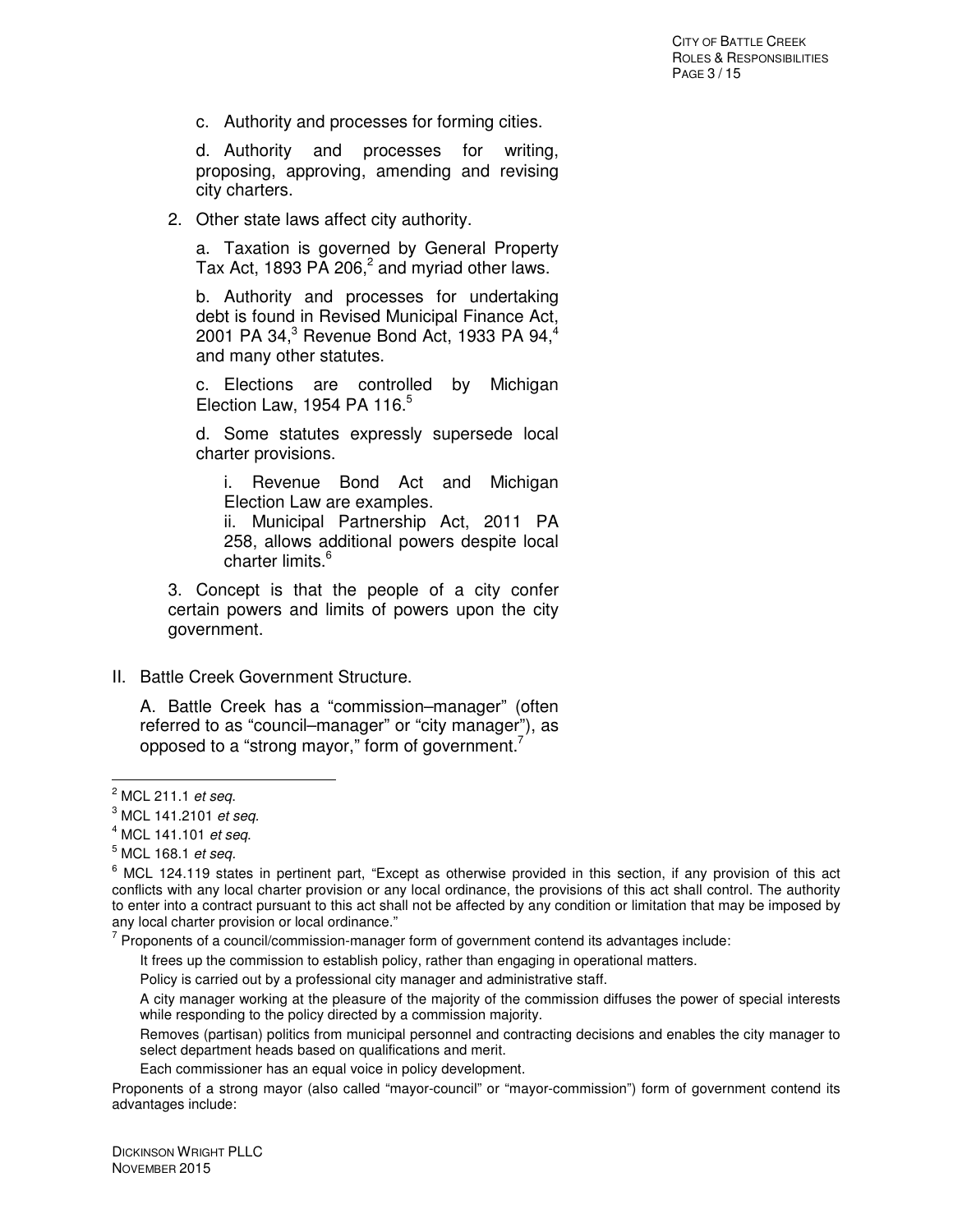## 1. How do we know?

a. "There is hereby created a City Commission which shall have full authority, except as otherwise provided herein or by general law, to exercise all of the powers conferred upon the City, to adopt all ordinances, resolutions or other measures relating to its Municipal concerns, and to otherwise govern its affairs." Charter  $\S 2.1$ .

b. "In accordance with the City Charter, the City Commission is the elected legislative and policy making body of the City." Code §212.01.

c. "A City Manager shall be appointed by a majority of the membership of the City Commission…He shall be the chief administrative officer of the City government." Charter §5.1.

d. "Except for the purpose of inquiry, the City Commission and its members shall deal with the administrative service solely through the City Manager and neither the Commission nor any member thereof shall give orders to any subordinate of the City Manager." Code §212.01.

2. Generally means that the Commission sets the policy and the Manager is the day-to-day<br>administrative officer implementing the administrative officer implementing the Commission's policy.

3. But, each city charter is unique.

B. Duties and authority of the Manager, the Mayor, and the Commission.

1. Manager's duties and authority.

a. Appointed by and serves at the pleasure a "majority of the membership" of the Commission. Charter §5.1; Code §222.01.

- i. Is accountable to the City Commission.
- ii. Directed by actions adopted by a majority of the City Commission.
- b. Chief administrative officer of the City.

Day-to-day city operations are overseen by the mayor.

There is more direct accountability to the electors.

Citizens and neighbors know who to address with concerns and requests.

City administrative staff have less control and more accountability.

For a viewpoint, see Council-Manager or "Strong Mayor," the Choice is Clear, dated 2009, Document No. 106142 entitled Forms of Local Government, dated 1999, from International City/County Management Association's website, http://www.icma.org.

Detroit, Lansing and Kentwood have strong mayors. Grand Rapids, Mt. Pleasant, Grand Haven, South Haven, Allegan, Grandville, Wyoming, Muskegon, and Holland have a council/commission-manager form of government.

<sup>&</sup>lt;sup>8</sup> In this outline, the City Charter is referred to simply as "Charter" followed by a section number and the City Code of Ordinances is similarly referred to as "Code" followed by a section number.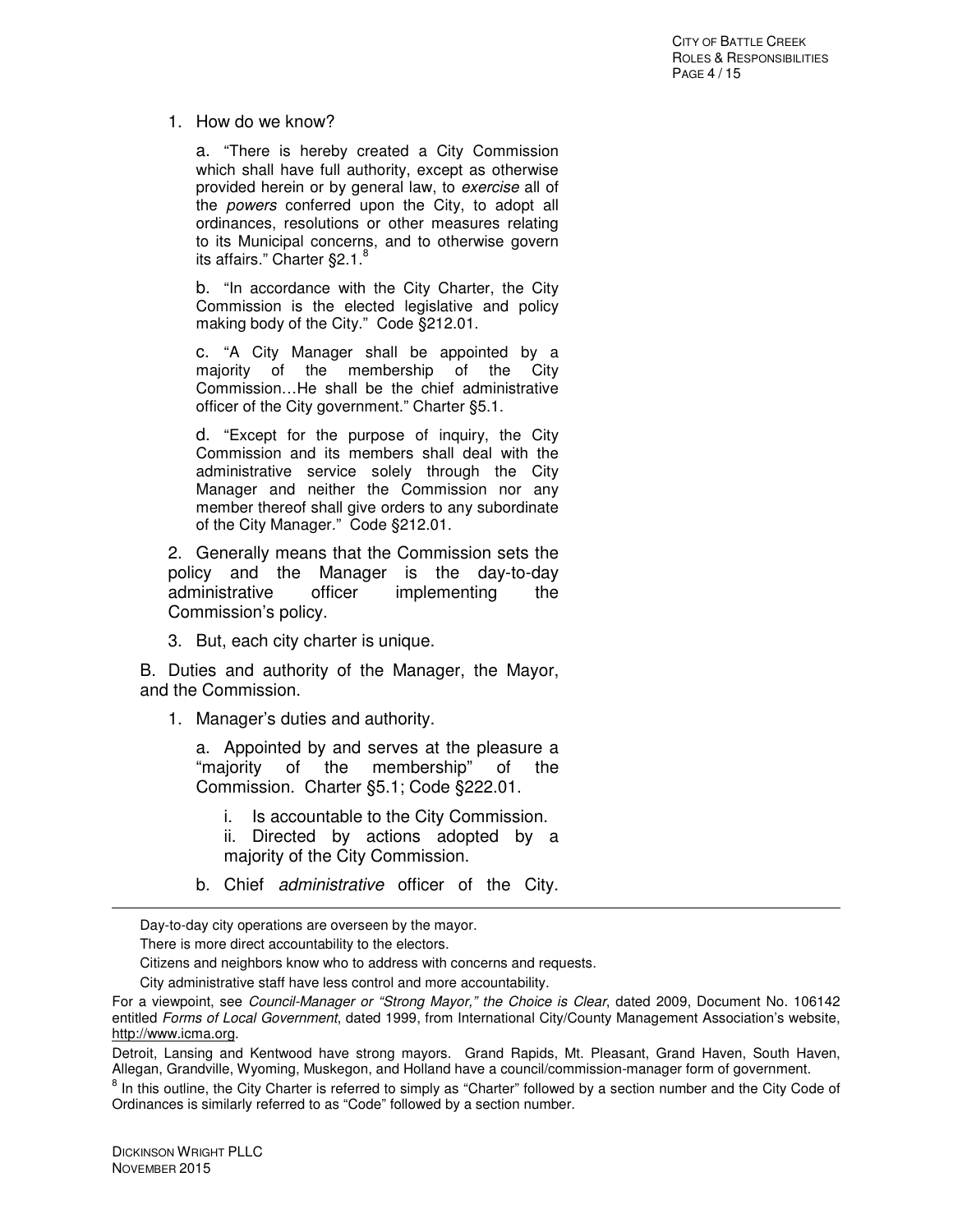Charter §5.1.

c. Appoints and may remove certain City officers and employees, and is the personnel director. Charter §§5.3(F) & 5.4; Code §§222.01(f) & 222.02.

i. Charter provided: clerk, treasurer, assessor, police chief, fire chief, public works director, comptroller, parks and recreation director, airport manager, planning director and "such other officers and heads of departments as may be deemed necessary."

ii. Code list is slightly different: Assistant City Manager-Community Development, clerk, finance director, director of employee relations, police chief, fire chief, public works director, transit manager, airport manager, parks and recreation director "and such other heads of departments or divisions as may be deemed necessary."

c. Supervises and controls administrative affairs of the City and its departments and department heads. Charter §5.3(A); Code §§222.01(a), 222.02(a).

d. Recommends budgets to the City Commission and carries out policies, budgets, and directives of the City Commission. Charter, §5.3(C); Code §222.01(c).

e. Purchasing. Charter §5.3(E); Code §222.01(e).

f. Personnel director. Charter §§5.6 & 7.13; Code §220.01.

g. Prepare Commission meeting agendas. Code §212.02.VII.

h. Attend City Commission meetings.

i. "Advises the City Commission regarding the policies, affairs, and financial condition and needs of the City, with the right to take part in the discussions relating thereto." Charter §5.3(B).

j. Preserve public peace and enforce ordinances. Charter§5.3(D); Code §222.01(d).

k. Accept utility easements and to enter into contracts for utility and street light services and extensions of such contracts. Code §222.05.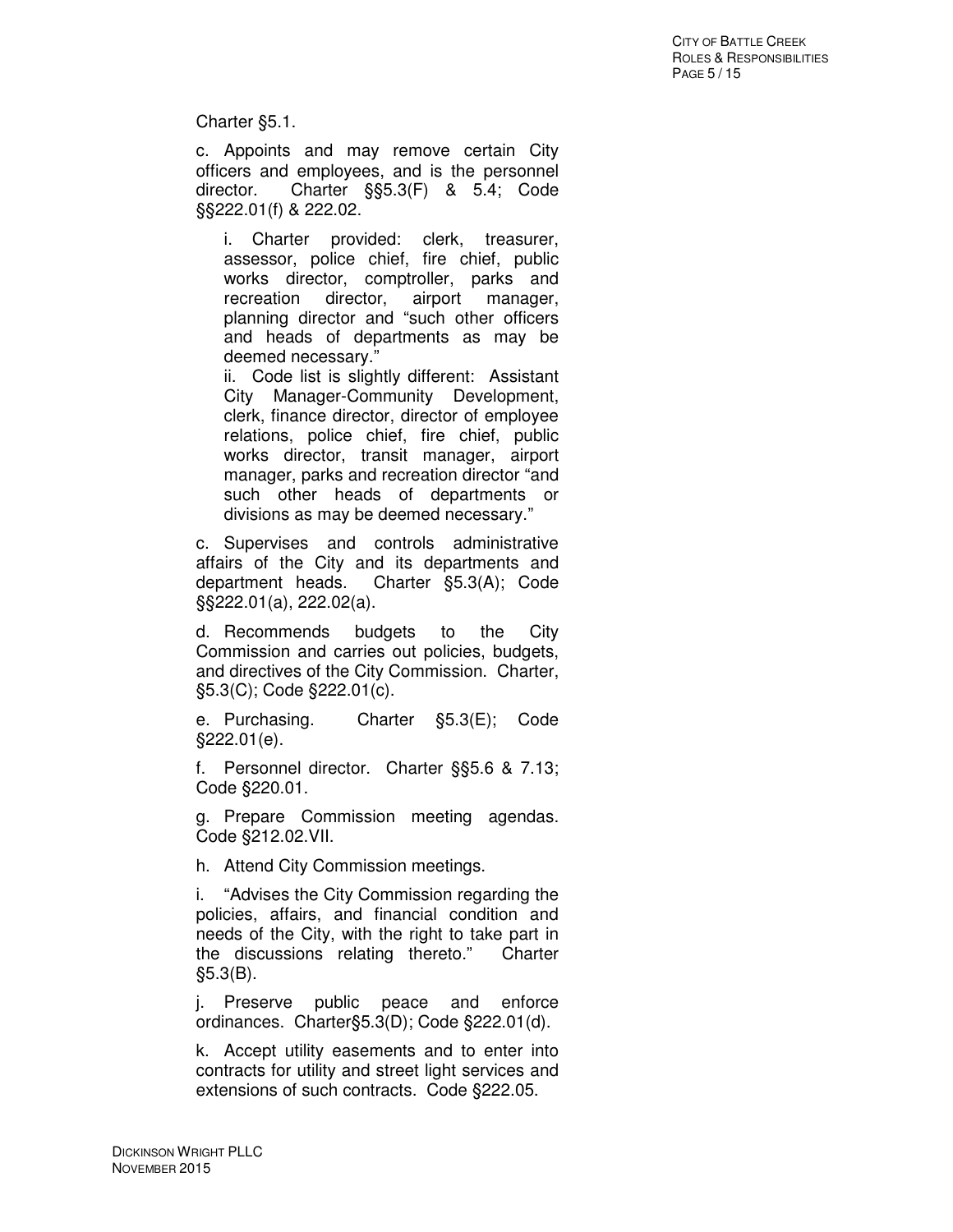2. Mayor's duties and authority.

a. Executive head of City for ceremonial purposes. Charter §2.9.

b. Member of the Commission with equal voice. Charter §2.9; Code §212.02.IV.

c. Presides over the Commission meetings. Code §212.02.IV.

d. Certain powers in emergencies under state law. See, e.g., MCL 10.31.

3. Commission's duties and authority.

a. Works through ordinances, resolutions, or motions. This is the only way the Commission can act.

i. Action by ordinance.

(A) May be required by law (e.g., to establish some types of authorities or to issue some type of bonds).

(B) Is required for all acts for which there is a penalty for violation (e.g., City health, safety, traffic codes, etc.).

(c) Is needed for acts where the City wishes to regulate actions or conduct of persons other than City officers, employees and agents.

ii. Resolutions are normally limited to internal affairs or concerns of the City government (e.g., approval of contracts), though resolutions may be specifically authorized for other purposes.

iii. Motions, by themselves, as opposed to motions to approve a resolution or an ordinance, are generally limited to routine procedural matters and to making decisions placed before the body.

b. The Commission works as a body.

i. The City Charter refers to the powers of the Commission and nowhere refers to the powers of individual Commissioners.

ii. Individual Commissioners have no authority to act on behalf of or represent the City except as approved by an ordinance, resolution or motion approved by the Commission. For example, designation to serve as a delegate to an MML body or to serve as the City's representative on another body.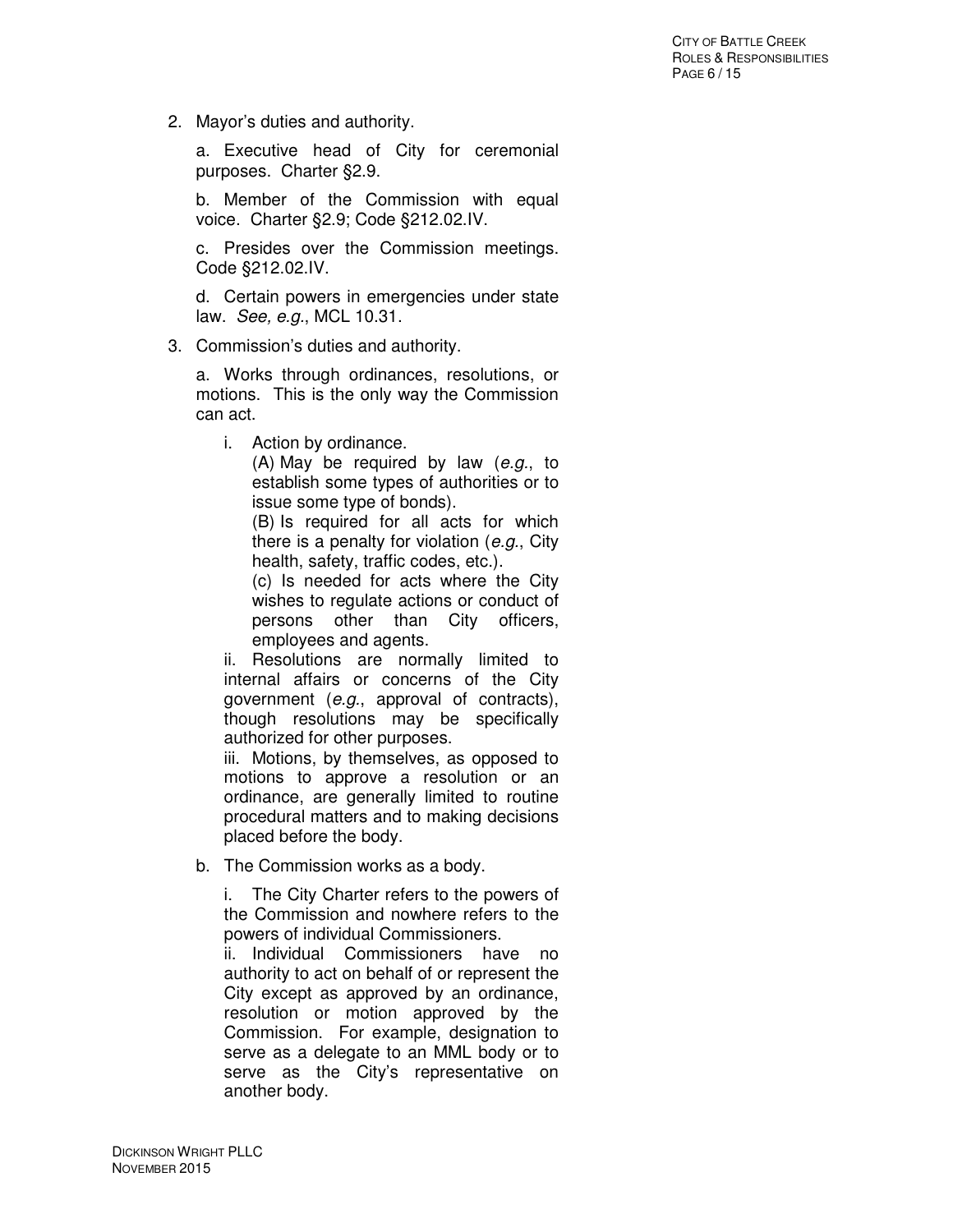c. Sets policy. Charter §§2.1 & 4.1; Code §212.01. Generally, by ordinance and resolution though selection and direction of the Manager and the budget can also affect policy.

d. Appoints and oversees City Manager and City Attorney. Charter §2.11; Code §212.01.

- e. Adopts budget. Charter §7.4.
- f. Approves contracts. Charter §7.13.

g. Works through City Manager in dealing with any City offices or staff. Charter §2.8; Code §212.01.

h. Subject to Code of Ethics for Commissioners in City Code §212.05.

i. City Commission meetings (generally).

i. Regular meetings:  $1<sup>st</sup>$  and  $3<sup>rd</sup>$  Tuesday. Code § 212.02.I.

ii. Special Meetings.

(A) Must provide at least 18 hours' notice in compliance with the Open Meetings Act. Charter §2.9; Code §212.02.II.A.

(B) May be called by the Mayor, City Manager, or any 3 Commissioners. Charter §2.9; Code §212.02.II.A.

(C) Generally, may only consider matters stated in the notice. Code §212.02(II)(A).

iii. A majority of the elected members constitutes a quorum. Charter §2.9.

iv. Need at a majority vote of the elected Commissioners to approve an ordinance or resolution. Code §212.02.VIII.

v. "Yes" and "no" votes must be recorded. Code §212.02(III)(A).

vi. Commissioners must vote on each question unless excused by the unanimous consent of the remaining Commissioners. Code §212.02.III.A.

vii. Commissioners may not vote if there is a conflict of interest. Charter §2.7; Code  $$212.05(b)(6).$ <sup>9</sup>

viii. Robert's Rules of Order, to the extent not inconsistent with state law, the Charter or Code, govern Commission proceedings.

<sup>&</sup>lt;sup>9</sup> Potential conflicts of interest should be addressed case-by-case and depend up whether there is a direct financial interest in the issue's outcome.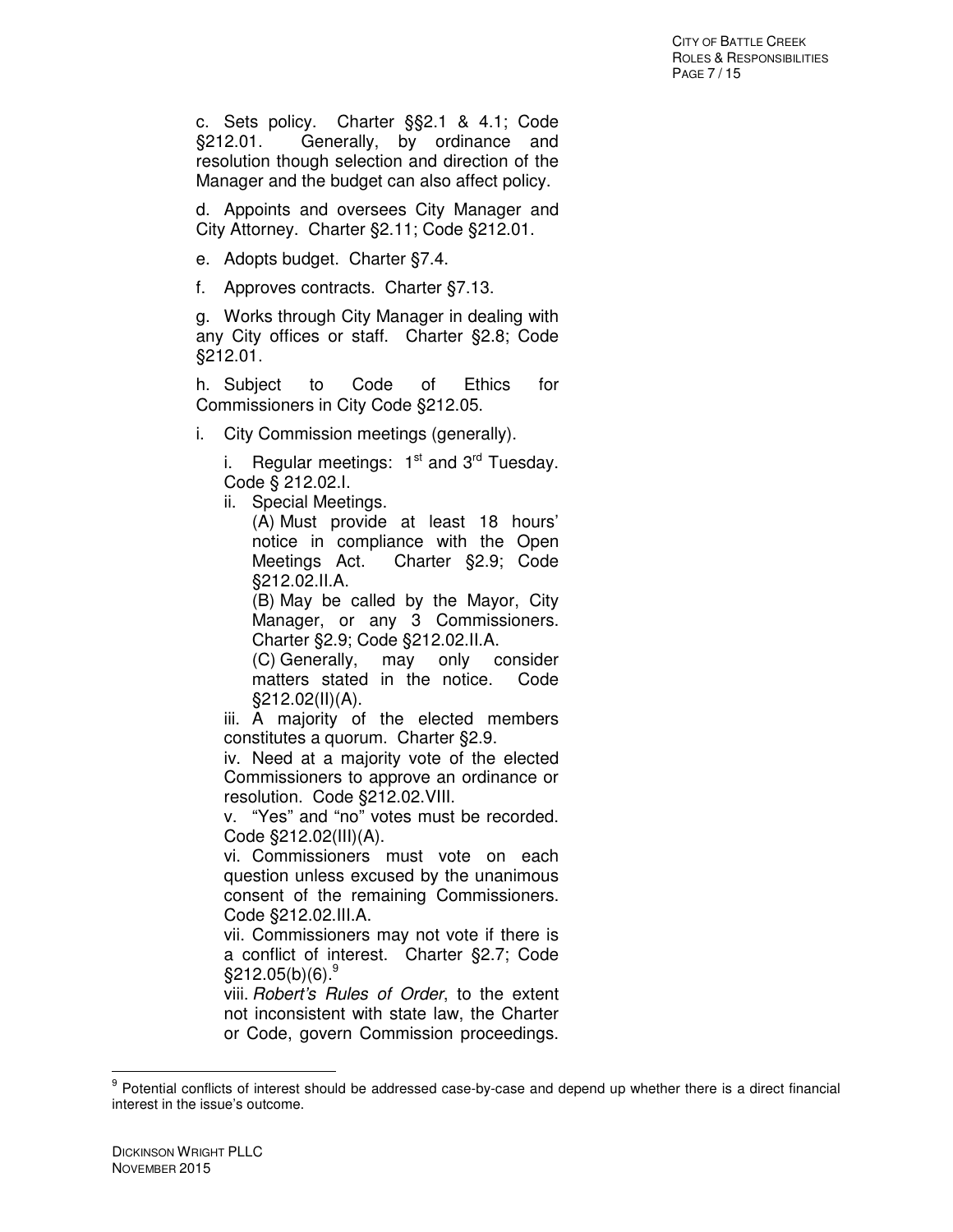- III. Particular Matters.
	- A. Ordinances.

1. Except for emergency ordinances, cannot be adopted at a meeting at which they are introduced, but may be adopted at any following, regular meeting. Charter §4.3(B).

2. Require an affirmative vote of a majority of the Commission. Charter §4.3(B).

3. Must have been introduced within 60 days of adoption. Code §212.02.VIII.

4. Must be published within 5 days of adoption. Charter §4.4.

5. Takes effect 10 days after adoption. Charter, §4.3(B).

6. Penalties.

i. Misdemeanors can be up to \$500 and/or up to 90 days in jail. Charter §4.8.<sup>10</sup>

ii. Municipal civil infractions may have higher fines but cannot include incarceration. May also issue court orders requiring compliance.

7. Initiative and referendum require 10% of registered electors. Charter §4.11. Commission must then adopt or repeal as requested or submit it to the electors. Charter §§4.15-4.16.

B. Contracts. Charter § 713; Code, §208.01.

1. Contracting power generally vested in the Commission, except the Manager is the purchasing director and may "bind the City as to routine or operational items." Charter §7.13.

2. Contracts of \$20,000 or more must be bid. Code §208.01(a).

IV. Code of Ethics for City Commissioners. Code §212.05.

A. Purpose.

1. According to Code §212.05(a):

"(1) [C]itizens…are entitled to…fair, ethical

 $10$  State law now allows local ordinances to have a penalty of up to 93 days imprisonment "if the violation substantially corresponds to a violation of state law… for which the maximum … imprisonment is 93 days." MCL §117.4i.(k).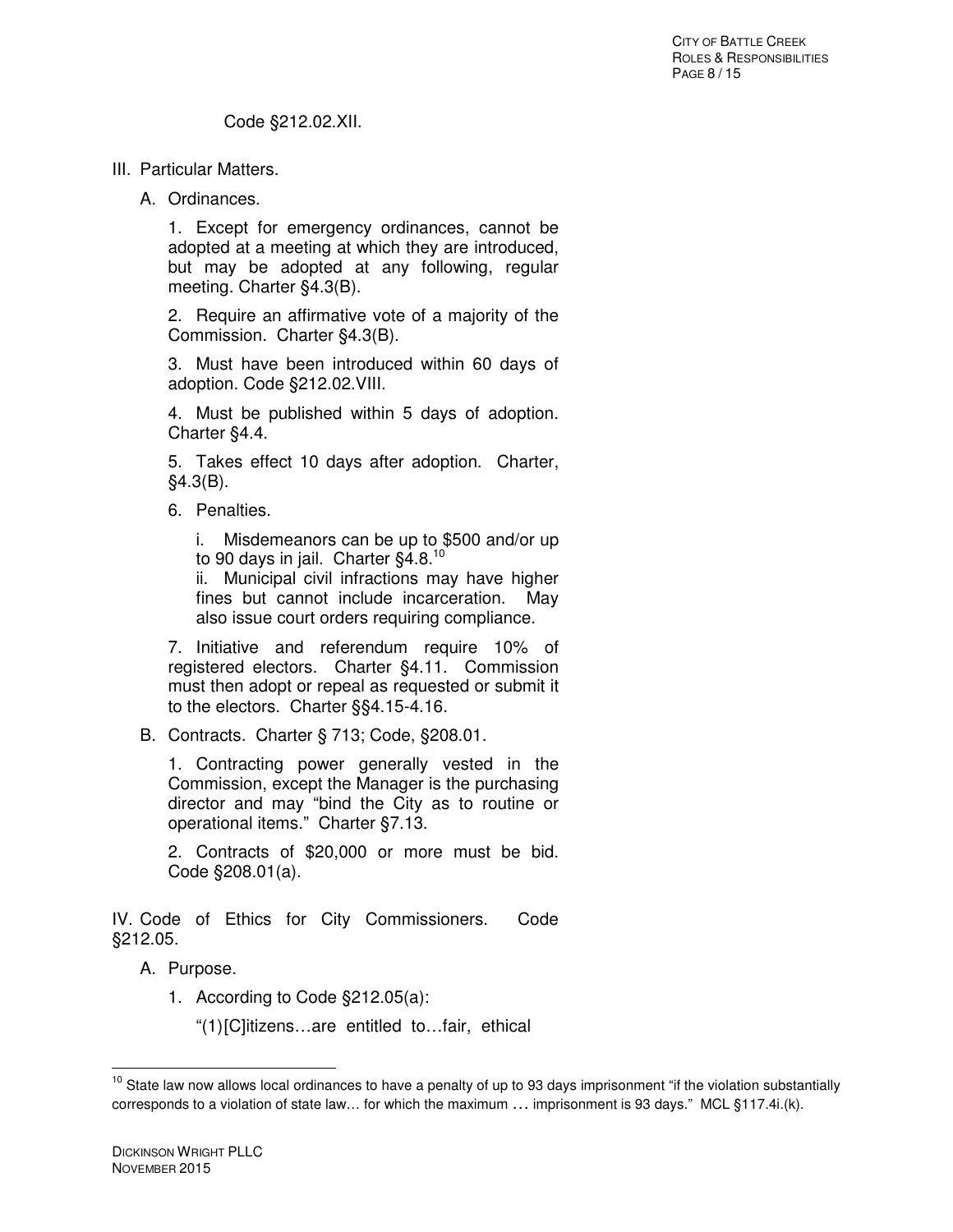and accountable local government that has earned the public's full confidence for integrity.

(2) …[E]ffective functioning of democratic government requires that public officials…comply with both the letter and spirit of the laws and policies affecting the operations of government; public officials be independent, impartial and fair in their judgment and actions; public office be used for the public good, not for personal gain; and public deliberations and processes be conducted openly, unless legally confidential, in an atmosphere of respect and civility.

(3) …[T]o assure public confidence in the integrity of local government and its effective and fair operation."

2. Mostly aspirational.

a. Sanctions exist, but violation is a not a criminal offense or a municipal civil infraction. Code §212.05(b)(15)D.

b. Removal from office requires action by the Governor. Code §212.05(b)(15)D3.

- B. Requires that Commissioners:
	- 1. Act in the public interest.

a. Work for the common good of the people of Battle Creek.

b. Do not work for any private or personal interest.

c. Assure fair and equal treatment of all persons, claims, and transactions.

2. Comply with applicable federal, state and local law, including City ordinances and policies.

3. Respect City processes when involved in internal dealings (*i.e.*, with City officers and employees) or in external dealings (*i.e.*, with officials of other governments or with citizens, businesses or other members of the public).

a. Comply with and support:

i. City Commission policies and procedures.

ii. City purchasing, personnel, financial and other processes and procedures.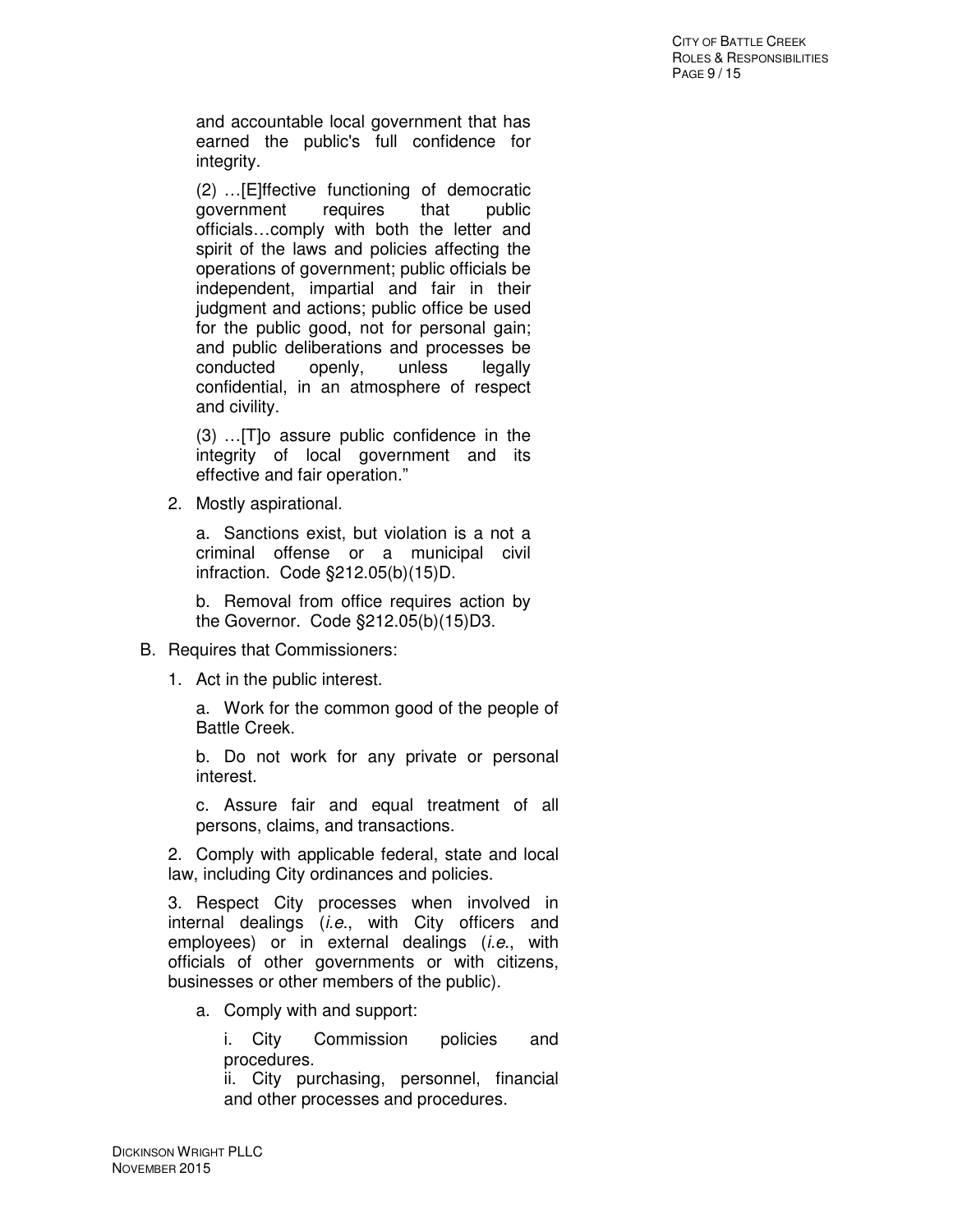iii. Decisions by City bodies, officers and employees.

b. May exercise appropriate discretion when an issue is before Commission.

c. May seek changes.

4. Be prepared, courteous and attentive during meetings. Focus on the business at hand. Avoid interrupting speakers.

5. Publicly share relevant, substantive information they may have received from sources outside of the public decision-making process.

6. Disclose any material financial interest and/or any legal or fiduciary duty to another organization or entity or personal relationship that may give the appearance of a conflict of interest

a. Before the time to perform their duty or concurrently with the performance of the duty.

b. Even if there is no conflict of interest, disclosure will prevent later questioning.

7. Refrain from any dealings that might lead some to questioning impartiality.

a. Examples include:

i. A Commissioner or member of a Commissioner's family soliciting or accepting any loan, purchase, services or other opportunities at terms not available to the general public.

ii. A Commissioner or member of a Commissioner's family soliciting or accepting gifts or favors.

b. Permitted exceptions include:

i. A gift or honorarium, not exceeding a value of \$100.00, for services rendered in the performance of public duties or other activity devoted to the improvement of cities, communities and the lives of citizens. ii. Accepting ordinary social hospitality; a gift, bequest, favor or loan from a relative; a wedding or engagement gift; a loan in the regular course of business from a lending institution on the same terms as generally available to the public; and a scholarship, grant or fellowship awarded on the same terms as applied to other applicants.

iii. Accepting other gifts, favors or loans if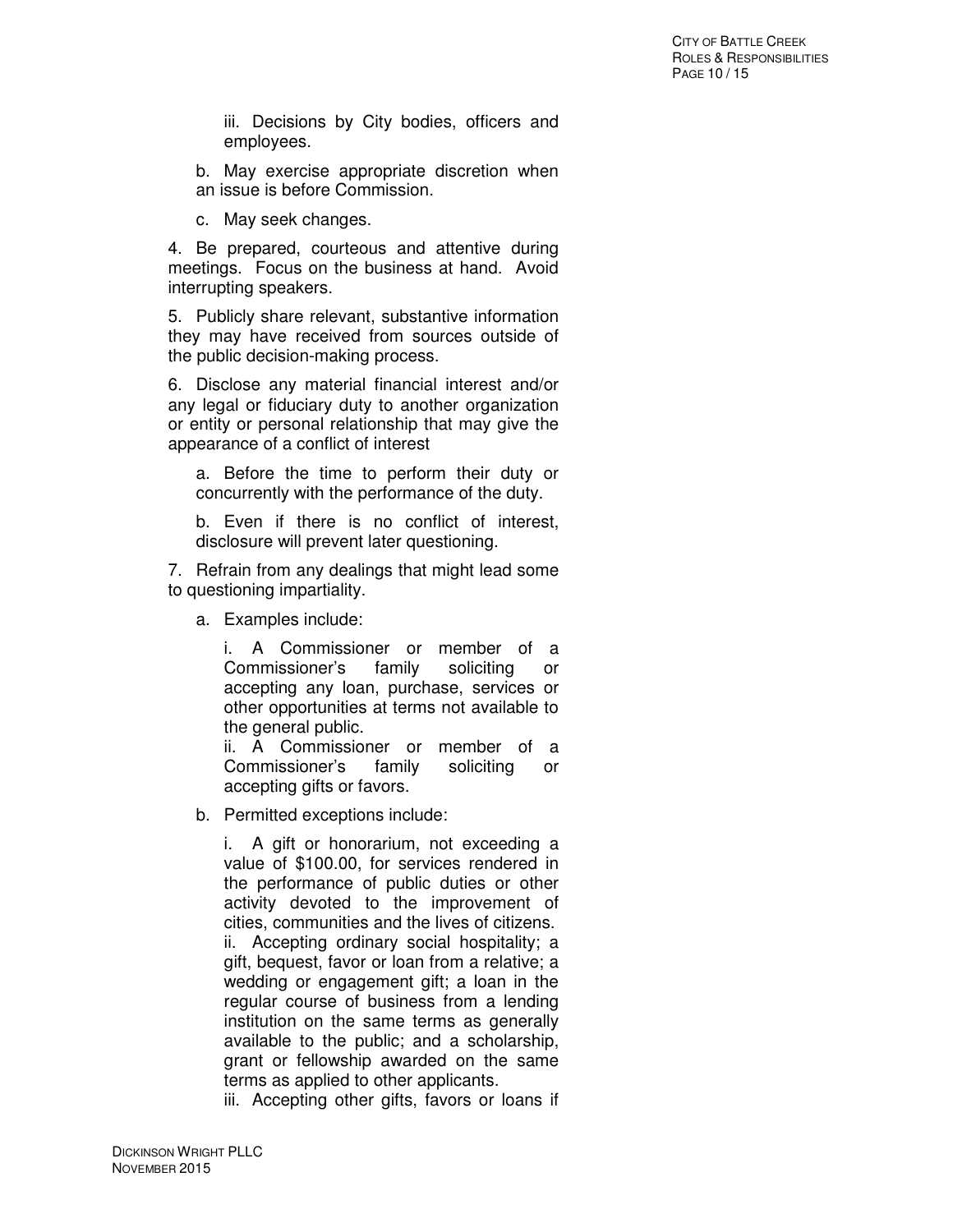the donor does not have interests that have come or are likely to come before the Commission.

iv. Soliciting and accepting campaign contributions.

8. Respect the confidentiality of information concerning the property, personnel or affairs of the City.

a. May not disclose to an unauthorized person confidential information acquired in the course of their duties in advance of the time prescribed for its authorized release.

b. May not use confidential information to advance personal, financial or other private interests.

9. Refrain from using public resources, including City staff time, equipment, supplies, and facilities for personal or private use.

10. Refrain from appearing on behalf of the private interests before the City Commission or any board, committee, commission or proceeding of the City.

11. Represent the official policies or positions of the City Commission to the best of their ability when designated as delegates for this purpose. If expressing a personal opinion, a Commissioner must make it clear it is a personal opinion, not a City position.

12. Comply with the commission-manager form of government.

a. Refrain from giving any direction to or interfering with the work of City personnel.

b. Support implementation of City policy, even if voting against or otherwise opposing it.

13. Refrain from attempting to influence any proceeding, decision or recommendation of any City official, board or body charged with implementing City policies or rendering decisions or recommendations.

14. Support a positive and constructive work environment for City personnel and for citizens and businesses dealing with the City.

- V. Open Government Laws.
	- A. Purpose and background.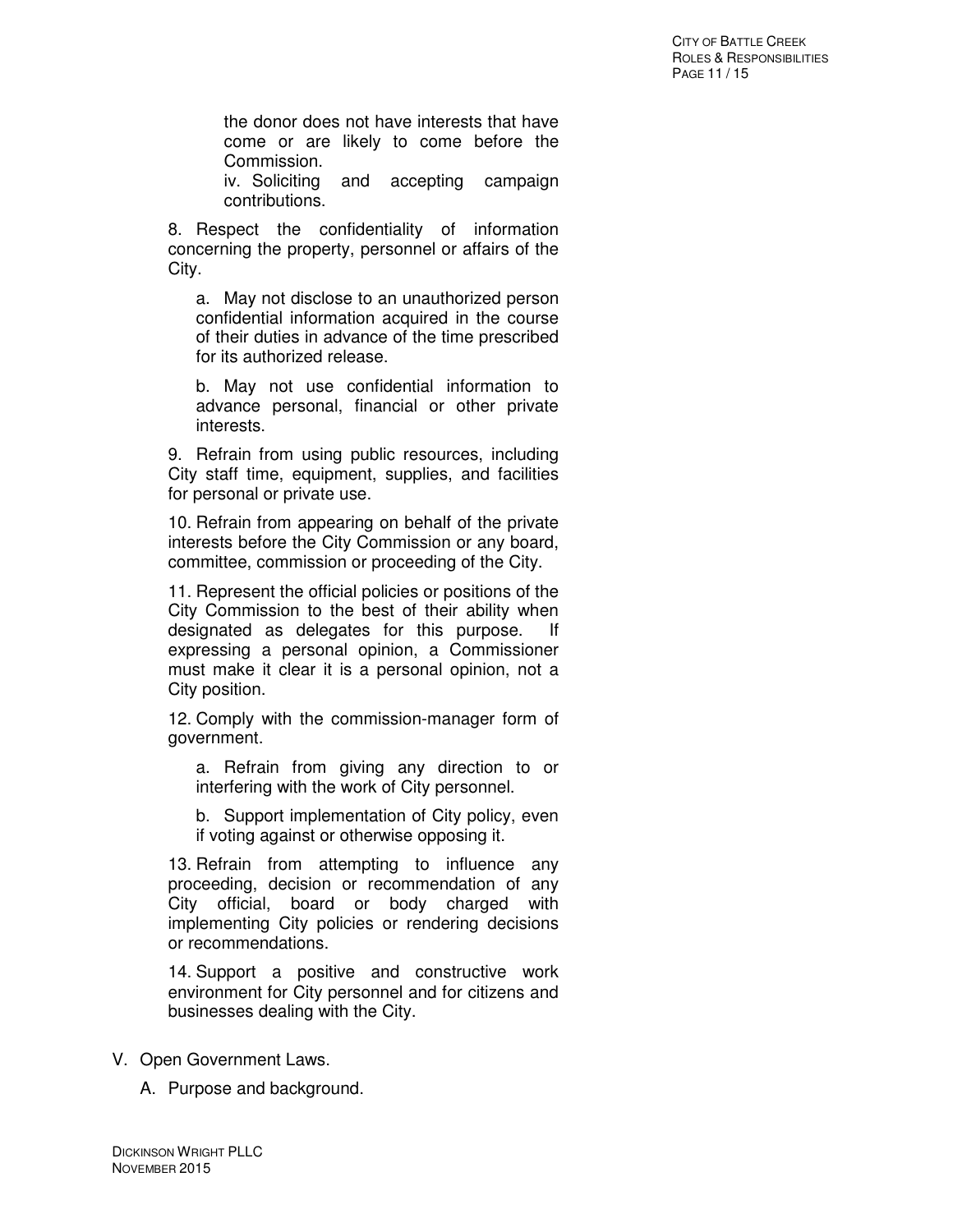1. Michigan's Open Meetings Act, 1976 PA 267  $("OMA")$ <sup>11</sup> and Michigan Freedom of Information Act, 1976 PA 442 ("FOIA")<sup>12</sup> were enacted in 1976 as part of a nationwide effort to open government decision making and communication.

2. Both therefore predate e-mail, text messaging, Twitter, Facebook, cell phones, and other modern forms of electronic communication.

3. Neither has been amended to specifically refer to electronic communications.

4. Michigan courts and the Attorney General interpret the OMA and FOIA to apply to electronic communications.

B. Open Meetings Act.

1. Generally: All decisions and deliberations of a public body are required to be made at an open public meeting.

2. Exceptions: Certain exceptions apply under limited circumstances (i.e. a closed session to consider information exempt from disclosure, like legal opinions under FOIA). Exceptions are narrowly construed.

C. Freedom of Information Act.

1. Generally: All public records of a public body are subject to disclosure.

2. Exemptions: Certain public records "may" be withheld from disclosure, but exemptions are narrowly construed.

D. Communications by and among Commissioners are governed by the OMA and FOIA.

1. Communications aimed at making a decision outside a public meeting violate the OMA.

a. Applies whether in person, verbally or in a written form, even if on a personally owned electronic device.

b. Applies to communications during a meeting.

c. "Politicking," lobbying, informal canvassing, is not a violation of the OMA.

2. Electronic communications and documents that

 $11$  MCL 15.261 et seq.

<sup>&</sup>lt;sup>12</sup> MCL 15.241 et seq.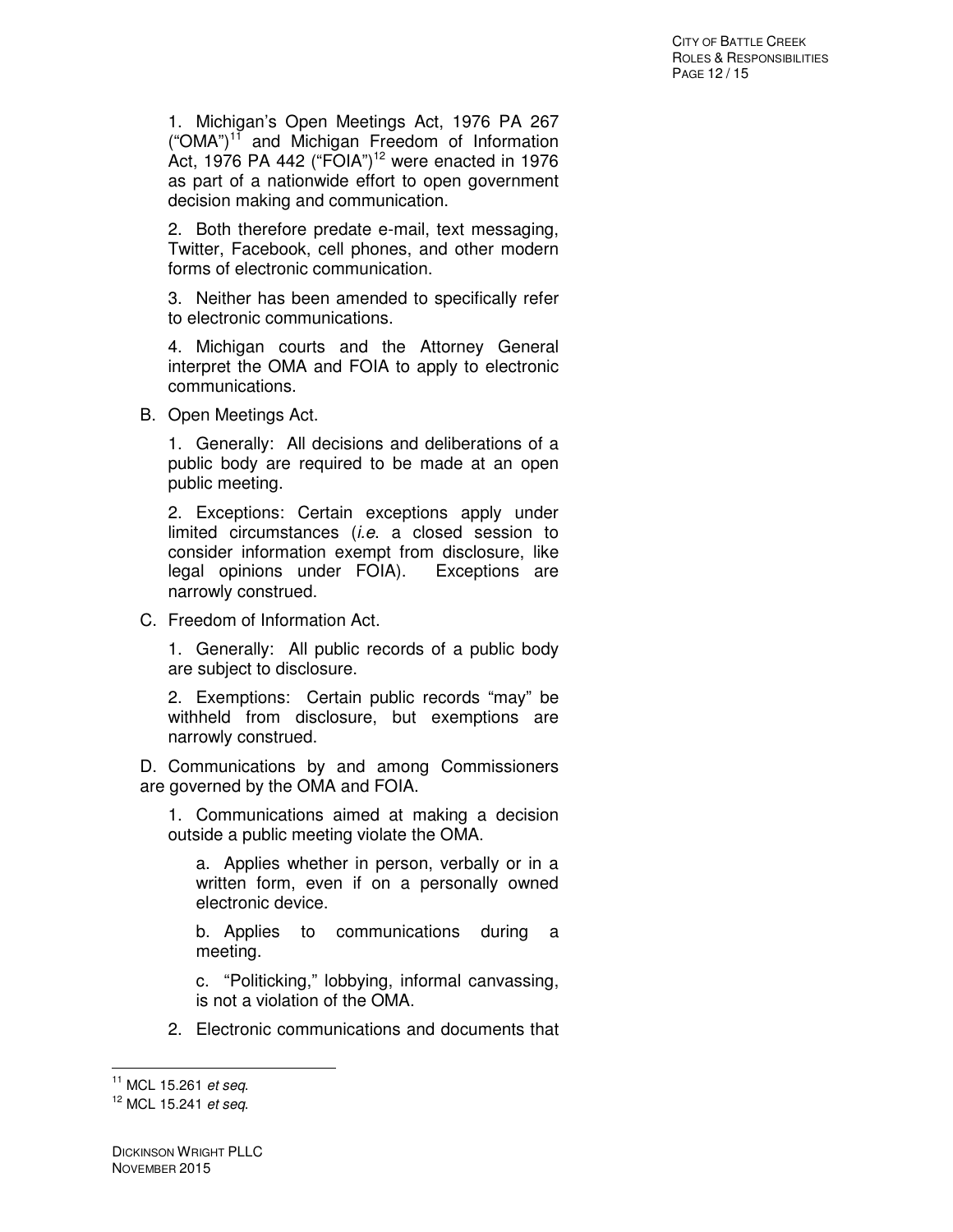stored on a computer or on the computer server of a public body are a public record under the FOIA.

3. If used for or in relation to any City matter, a personally owned computer or other electronic device (i.e. personal cell phone) may also be subject to the FOIA and subpoena.

Examples include a former Detroit mayor and a former Secretary of State.

4. State mandated records retention requirements compel that even those messages stored on personally owned devices be maintained.

5. In case of a FOIA lawsuit or a subpoena in any lawsuit, a personally owned electronic device could be subject to forensic examination.

a. Personal records could also be viewed.

b. It is difficult to fully delete information on electronic devices.

6. Everything on a publicly owned electronic device may be a public record. (There are a few exceptions, but they are very narrowly construed.)

- VI. Best Practices.
	- A. You are a City official, so:
		- 1. Whatever you do or say reflects on the City.

2. Some will perceive that whatever you say reflects City policies or attitudes.

B. The City will designate one or more spokespersons on issues.

- 1. If you are a spokesperson:
	- a. Be careful in choosing words and phrases.
	- b. Check your facts.

c. Be sure you know and understand the nuances of applicable ordinances, resolutions and policies.

d. Be positive.

2. If you are not the spokesperson, don't speak except to refer an inquiry to the right person(s).

C. Support City policies and personnel.

1. When disagreeing with a policy, advocate change. But, support it until it is changed.

2. When disagreeing with personnel, inquire of the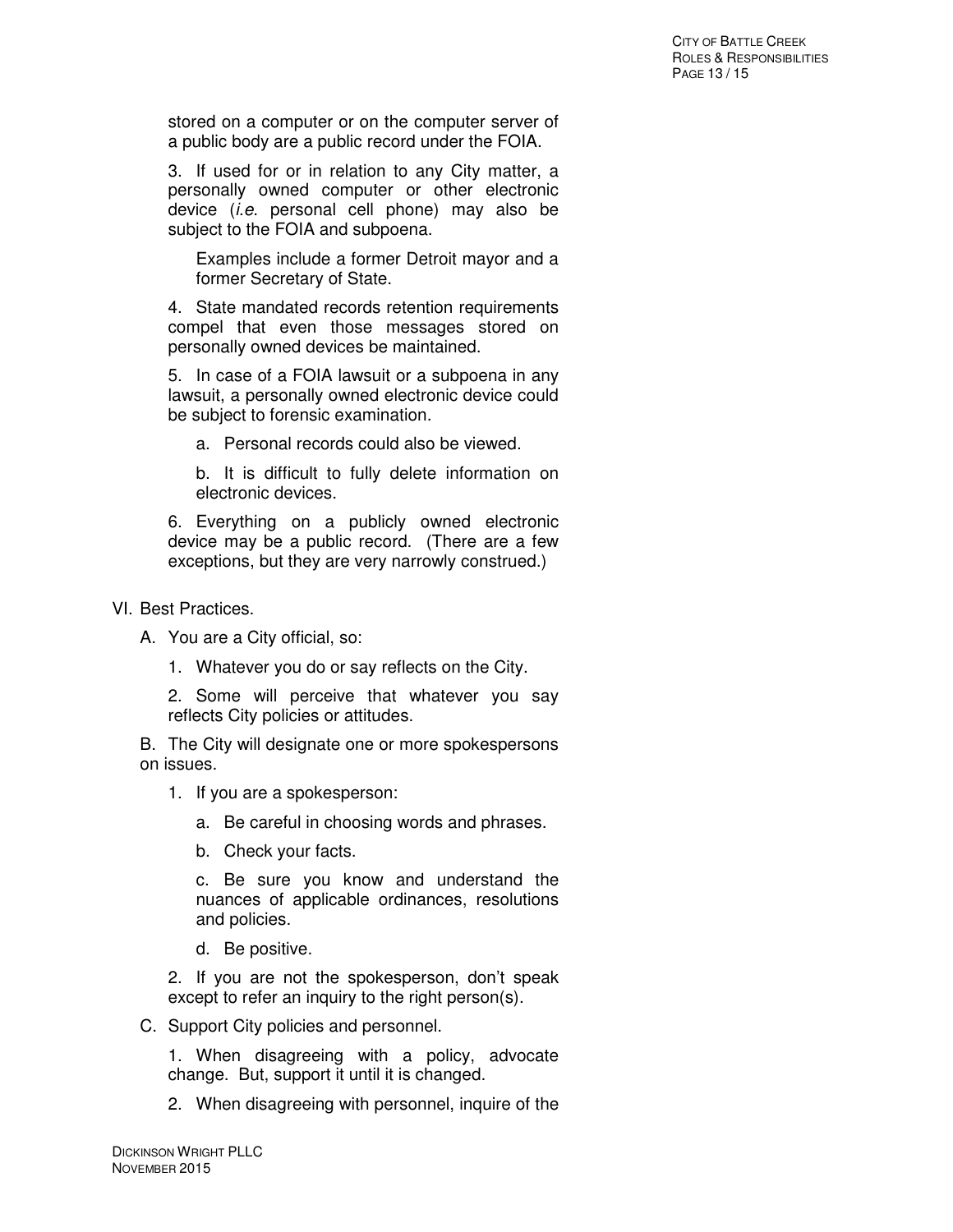City Manager.

3. When disagreeing with the City Manager, discuss concerns:

a. First with the Manager.

b. Then, if unsatisfied, with other Commissioners.

D. Commissioners

1. When approached by interested entities, persons or media representatives:

- a. Refer them to appropriate personnel.
- b. Ask questions to understand.
- c. Inquire of the City Manager.

d. Advocate for a change in an appropriate manner.

2. Do not try to direct, counsel, cajole, implore, or otherwise influence City personnel, except the City Manager.

3. Periodically:

a. Establish written, concrete, measurable goals and objectives for the City Manager.

b. Provide written feedback to the City Manager.

c. Hold the City Manager accountable for:

i. Meeting written, concrete, measurable goals and objectives.

- ii. City operations.
- iii. Complying with budget.
- iv. Other parts of job description.
- v. Informing the Commission.

vi. Treating everyone fairly and equally in compliance with the law and City policies.

4. All Commissioners should have the same information.

5. Advocate for policies, not for particular businesses, individuals or in particular cases.

6. Refrain from making promises to citizens or staff outside of official City Commission action.

E. City Manager:

1. Respect and listen to all Commissioners understanding that, while individual Commissioners have views, a majority sets policy and direction.